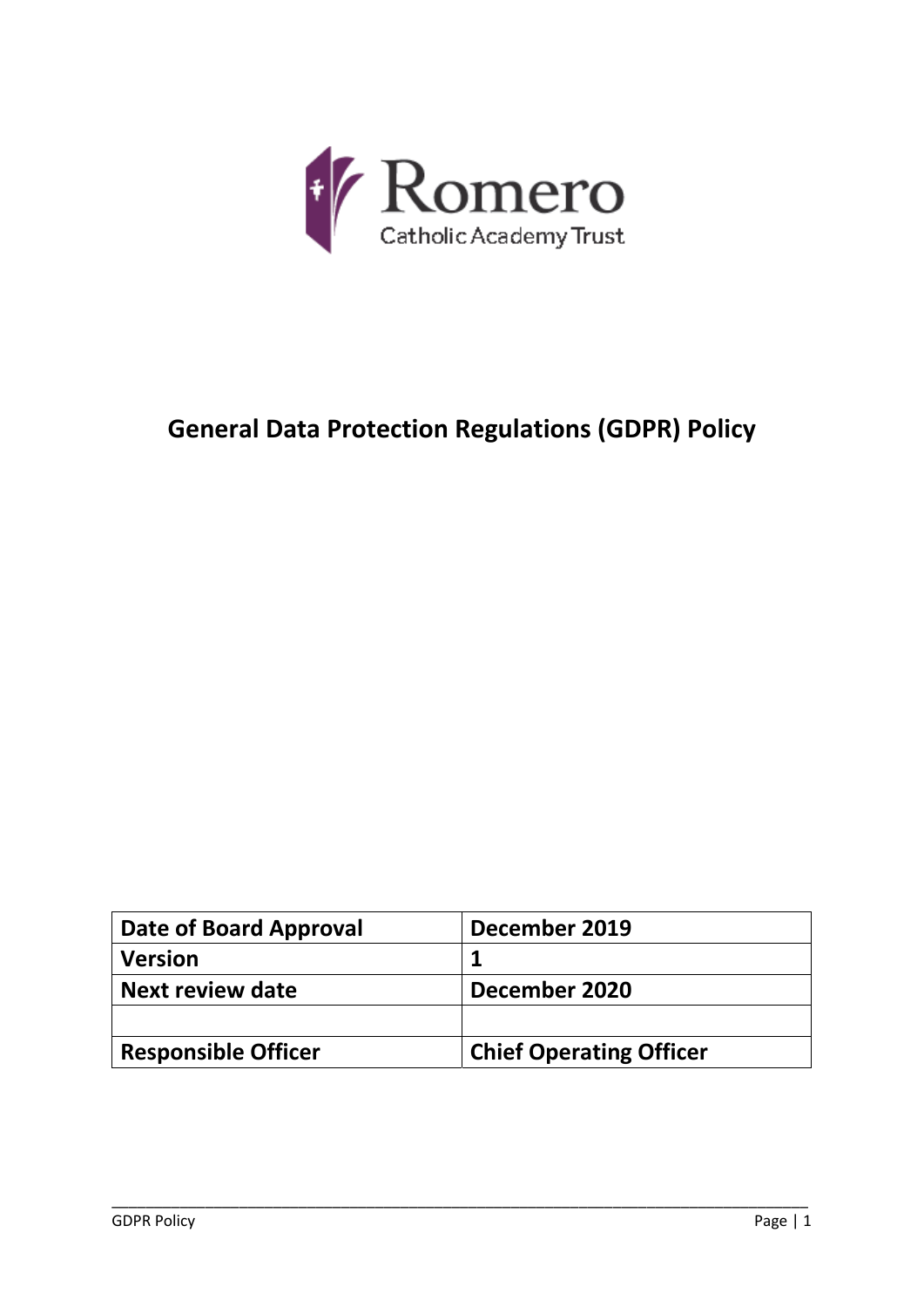# **1 Statement of intent**

This policy has been agreed by the Trust's Board for adoption and implementation by each academy and the Trust's Central Services Team.

Romero Catholic Academy Trust is required to keep and process certain information about its employees and pupils in accordance with its legal obligations under the General Data Protection Regulation (GDPR).

The Trust may, from time to time, be required to share personal information about its staff or pupils with other organisations, mainly the DfE, LA, other schools and academies and educational bodies.

This policy is in place to ensure all staff and governors are aware of their responsibilities and outlines how the academy complies with the following core principles of the GDPR.

Organisational methods for keeping data secure are imperative, and the Trust believes that it is good practice to keep clear practical policies, backed up by written procedures.

#### **2 Legal framework**

This policy has due regard to legislation, including, but not limited to the following:

- The General Data Protection Regulation (GDPR)
- The Freedom of Information Act 2000
- The Education (Pupil Information) (England) Regulations 2005 (as amended in 2016)
- The Freedom of Information and Data Protection (Appropriate Limit and Fees) Regulations 2004
- The Academy Standards and Framework Act 1998

This policy will also have regard to the following guidance:

Information Commissioner's Office (2017) 'Overview of the General Data Protection Regulation (GDPR)'

Information Commissioner's Office (2017) 'Preparing for the General Data Protection Regulation (GDPR) 12 steps to take now'

This policy will be implemented in conjunction with the following other Trust/academy policies:

- Photography and Videos at Academy Policy
- E-security procedures
- Freedom of Information Policy
- CCTV Policy

#### **3 Applicable data**

For the purpose of this policy, personal data refers to information that relates to an identifiable, living individual, including information such as an online identifier, e.g. an IP address. The GDPR applies to both automated personal data and to manual filing systems, where personal data is accessible according to specific criteria, as well as to chronologically ordered data and pseudonymised data, e.g. key‐coded.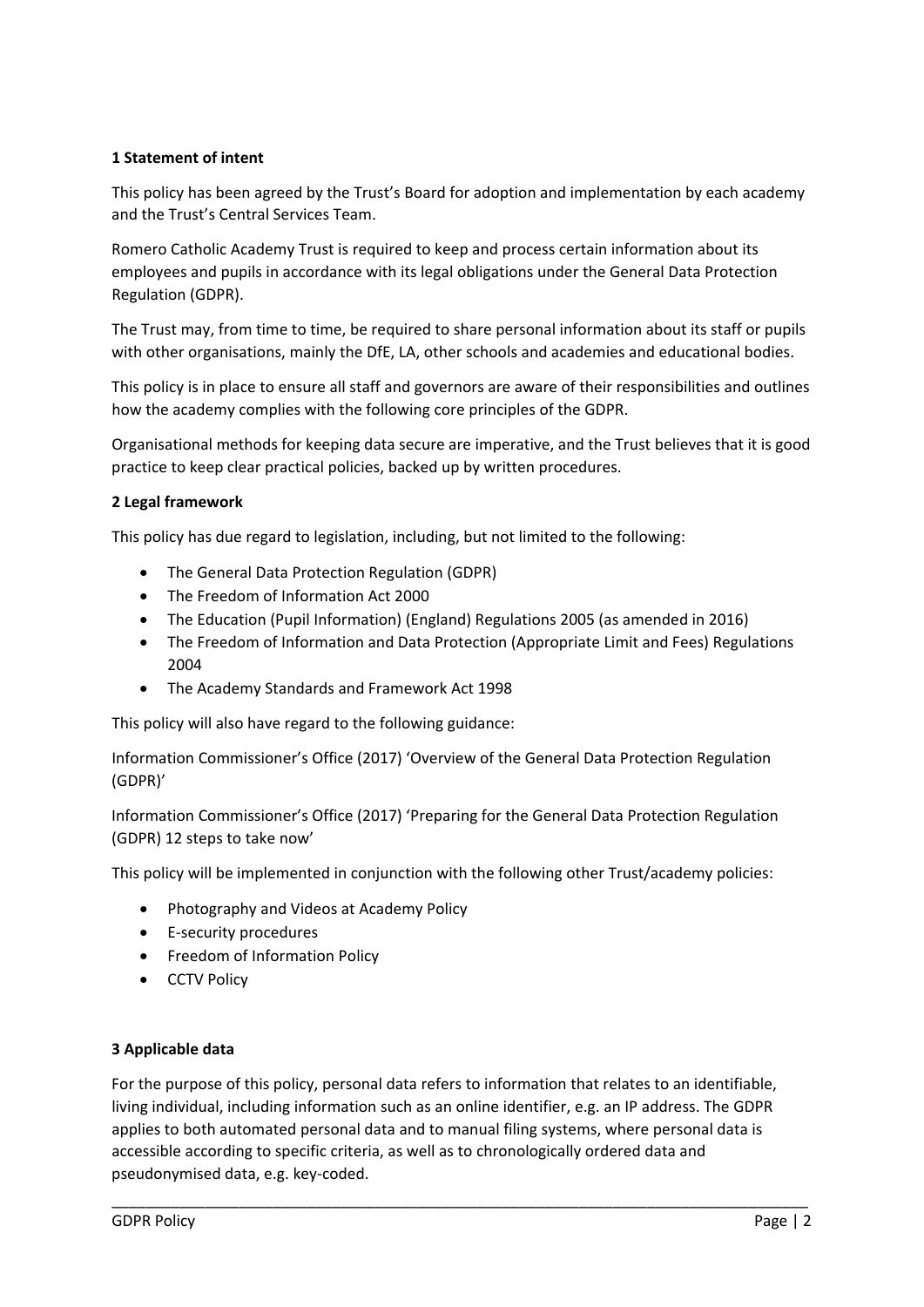Sensitive personal data is referred to in the GDPR as 'special categories of personal data', which are broadly the same as those in the Data Protection Act (DPA) 1998. These specifically include the processing of genetic data, biometric data and data concerning health matters.

## **4 Principles**

In accordance with the requirements outlined in the GDPR, personal data will be:

Processed lawfully, fairly and in a transparent manner in relation to individuals.

Collected for specified, explicit and legitimate purposes and not further processed in a manner that is incompatible with those purposes; further processing for archiving purposes in the public interest, scientific or historical research purposes or statistical purposes shall not be considered to be incompatible with the initial purposes.

Adequate, relevant and limited to what is necessary in relation to the purposes for which they are processed.

Accurate and, where necessary, kept up-to-date; every reasonable step must be taken to ensure that personal data that are inaccurate, having regard to the purposes for which they are processed, are erased or rectified without delay.

Kept in a form which permits identification of data subjects for no longer than is necessary for the purposes for which the personal data are processed; personal data may be stored for longer periods, insofar as the personal data will be processed solely for archiving purposes in the public interest, scientific or historical research purposes or statistical purposes, subject to implementation of the appropriate technical and organisational measures required by the GDPR in order to safeguard the rights and freedoms of individuals.

Processed in a manner that ensures appropriate security of the personal data, including protection against unauthorised or unlawful processing and against accidental loss, destruction or damage, using appropriate technical or organisational measures.

The GDPR also requires that "the controller shall be responsible for, and able to demonstrate, compliance with the principles".

# **5 Accountability**

The Trust will implement appropriate technical and organisational measures to demonstrate that data is processed in line with the principles set out in the GDPR in all of its academies and the Central Services Team.

The Trust will provide comprehensive, clear and transparent privacy notices for use in each academy.

Additional internal records of the Trust's processing activities will be maintained and kept up-todate.

- Internal records of processing activities will include the following:
- Name and details of the organisation
- Purpose(s) of the processing
- Description of the categories of individuals and personal data
- Retention schedules
- Categories of recipients of personal data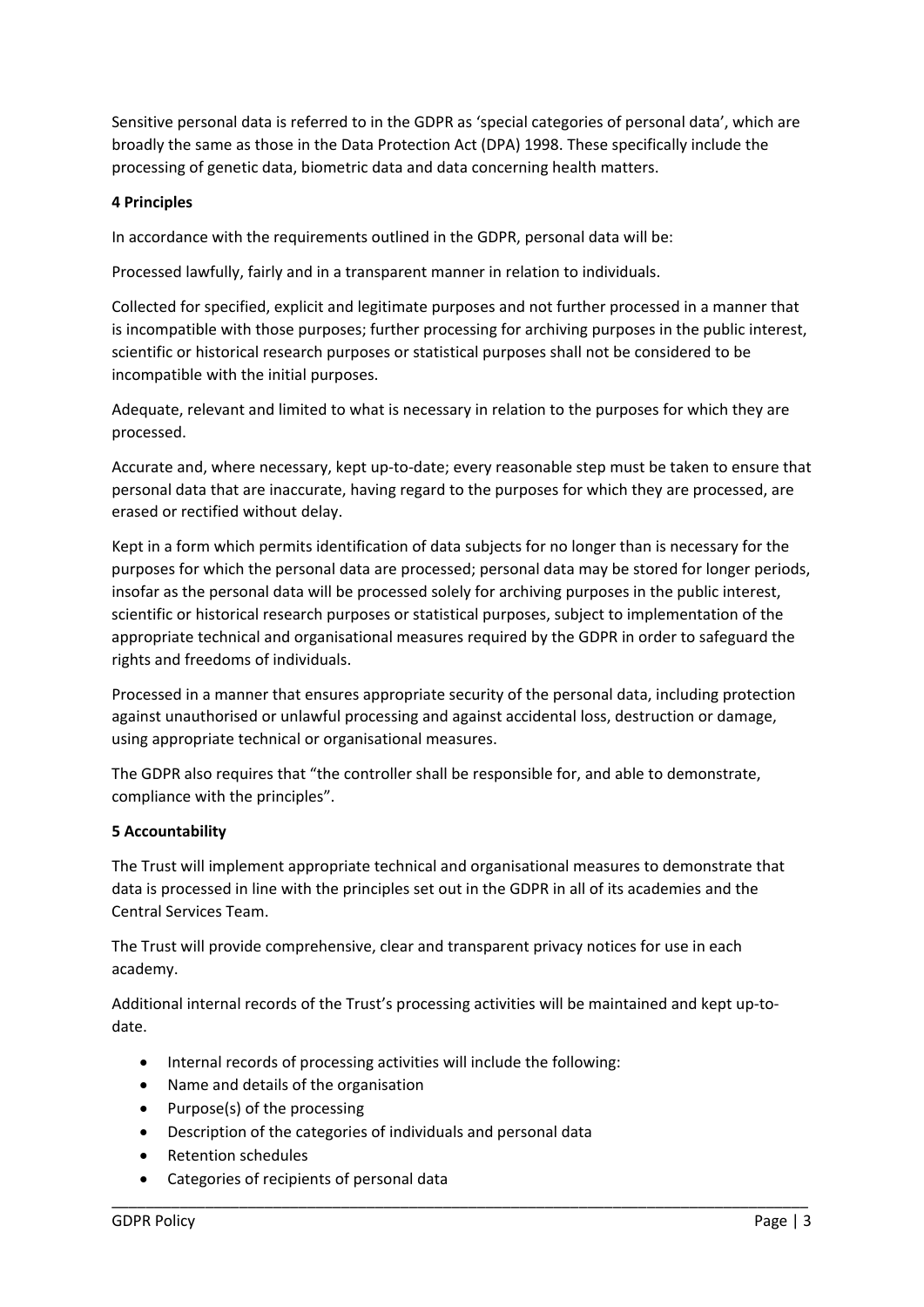- Description of technical and organisational security measures
- Details of transfers to third countries, including documentation of the transfer mechanism safeguards in place

Each academy, based on guidance from the Trust, will implement measures that meet the principles of data protection by design and data protection by default, such as:

- Data minimisation.
- Pseudonymisation.
- Transparency.
- Allowing individuals to monitor processing.
- Continuously creating and improving security features.
- Data protection impact assessments will be used, where appropriate.

## **6 Data protection officer and lead (DPO and DPL)**

DPO will be appointed externally by the Trust. Academies will internally appoint their own DPL.

A DPL will be appointed by each academy in order to:

Inform and advise the academy and its employees about their obligations to comply with the GDPR and other data protection laws.

Monitor the academy's compliance with the GDPR and other laws, including managing internal data protection activities, advising on data protection impact assessments, conducting internal audits, and providing the required training to staff members.

Each academy will assign the role of DPL to their Deputy Head Teacher or other senior leader provided that their duties are compatible with the duties of the DPL and do not lead to a conflict of interest. Staff with direct responsibilities for processing personal data on a daily basis cannot act as the DPL and on this basis School Business Managers and other administrative staff will not undertake this role. At the Trust level the Governance & Policy Manager will maintain an oversight of compliance across all of the Trust's academies and provide regular updates to the Board on related issues.

DPLs will report to the highest level of management at the academy, which is the Head teacher or if requested to the Trust's Chief Executive Officer.

Sufficient resources will be provided to DPLs to enable them to meet their GDPR obligations.

#### Lawful processing

The legal basis for processing data will be identified and documented prior to data being processed.

Under the GDPR, data will be lawfully processed under of of the following conditions:

The consent of the data subject has been obtained.

Processing is necessary for:

- Compliance with a legal obligation.
- The performance of a task carried out in the public interest or in the exercise of official authority vested in the controller.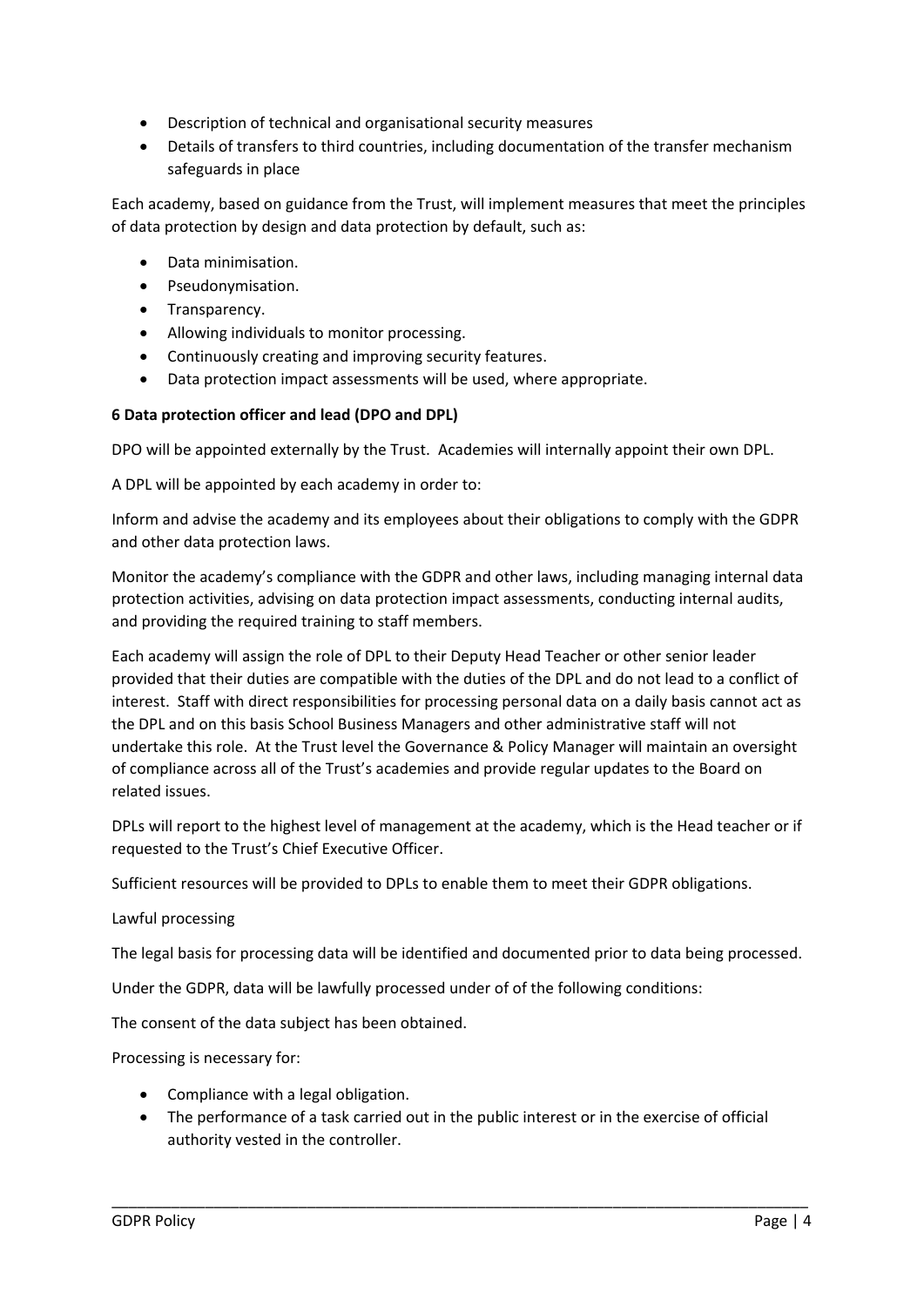- For the performance of a contract with the data subject or to take steps to enter into a contract.
- Protecting the vital interests of a data subject or another person.
	- For the purposes of legitimate interests pursued by the controller or a third party, except where such interests are overridden by the interests, rights or freedoms of the data subject. (This condition is not available to processing undertaken by the academy in the performance of its tasks.)

Sensitive data will only be processed under one of the following conditions:

- Explicit consent of the data subject, unless reliance on consent is prohibited by EU or Member State law.
- Processing carried out by a not-for-profit body with a political, philosophical, religious or trade union aim provided the processing relates only to members or former members (or those who have regular contact with it in connection with those purposes) and provided there is no disclosure to a third party without consent.
- Processing relates to personal data manifestly made public by the data subject.

Processing is necessary for:

- Carrying out obligations under employment, social security or social protection law, or a collective agreement.
- Protecting the vital interests of a data subject or another individual where the data subject is physically or legally incapable of giving consent.
- The establishment, exercise or defence of legal claims or where courts are acting in their judicial capacity.
- Reasons of substantial public interest on the basis of Union or Member State law which is proportionate to the aim pursued and which contains appropriate safeguards.
- The purposes of preventative or occupational medicine, for assessing the working capacity of the employee, medical diagnosis, the provision of health or social care or treatment or management of health or social care systems and services on the basis of Union or Member State law or a contract with a health professional.
- Reasons of public interest in the area of public health, such as protecting against serious cross‐border threats to health or ensuring high standards of healthcare and of medicinal products or medical devices.
- Archiving purposes in the public interest, or scientific and historical research purposes or statistical purposes in accordance with Article 89(1).

## **7 Consent**

Consent must be a positive indication. It cannot be inferred from silence, inactivity or pre‐ticked boxes.

Consent will only be accepted where it is freely given, specific, informed and an unambiguous indication of the individual's wishes.

Where consent is given, a record will be kept documenting how and when consent was given.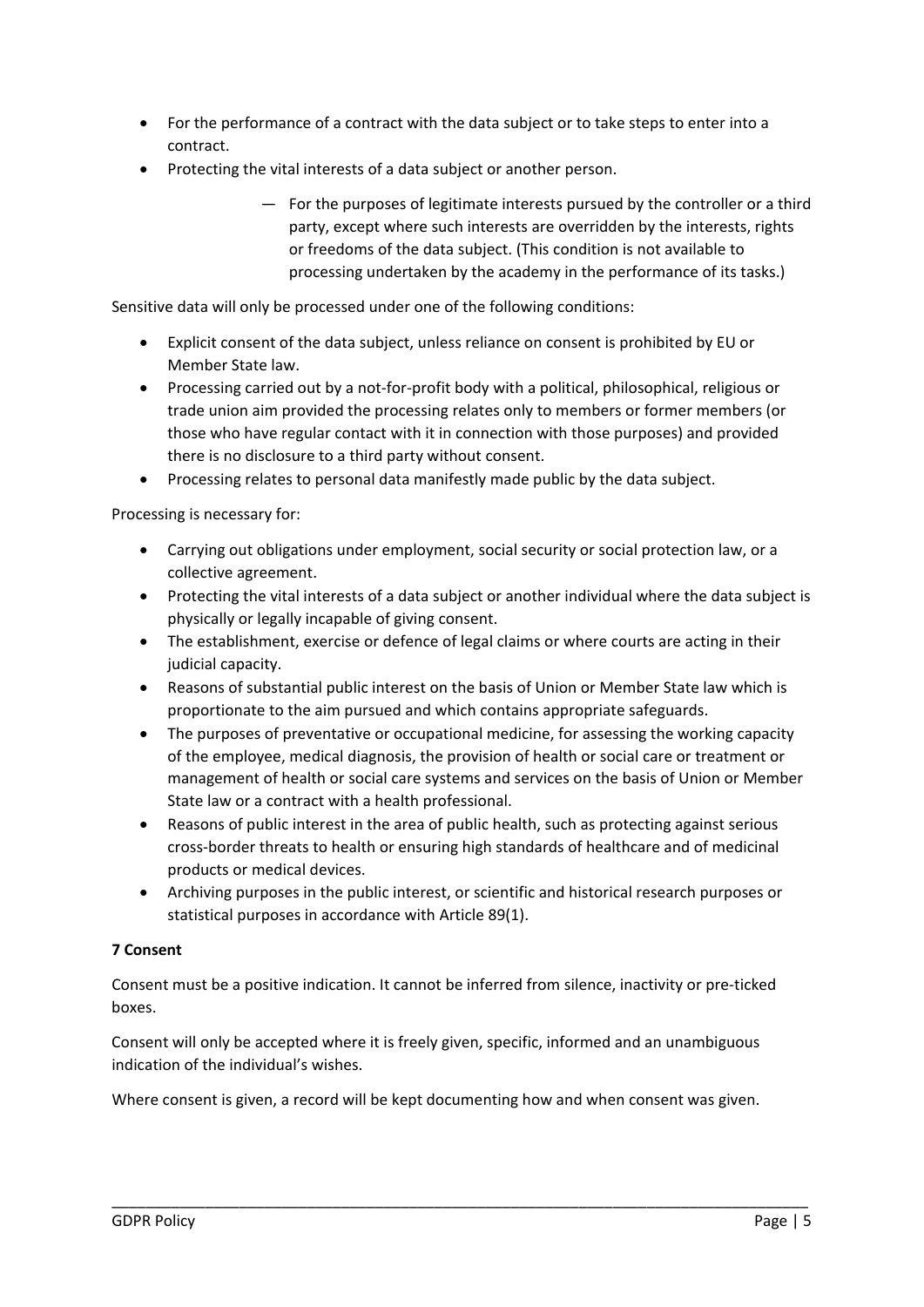The academy ensures that consent mechanisms meet the standards of the GDPR. Where the standard of consent cannot be met, an alternative legal basis for processing the data must be found, or the processing must cease.

Consent accepted under the DPA will be reviewed to ensure it meets the standards of the GDPR; however, acceptable consent obtained under the DPA will not be re-obtained.

Consent can be withdrawn by the individual at any time.

Where a child is under the age of 13 (or any other such age as is confirmed by the Government under the Data Protection Bill) the consent of parents will be sought prior to the processing of their data, except where the processing is related to preventative or counselling services offered directly to a child.

# **8 The right to be informed**

The privacy notice supplied to individuals in regards to the processing of their personal data will be written in clear, plain language which is concise, transparent, easily accessible and free of charge.

If services are offered directly to a child, the academy will ensure that the privacy notice is written in a clear, plain manner that the child will understand.

In relation to data obtained both directly from the data subject and not obtained directly from the data subject, the following information will be supplied within the privacy notice:

- The identity and contact details of the controller (and where applicable, the controller's representative) and the DPL.
- The purpose of, and the legal basis for, processing the data.
- The legitimate interests of the controller or third party.
- Any recipient or categories of recipients of the personal data.
- Details of transfers to third countries and the safeguards in place.
- The retention period of criteria used to determine the retention period.
- The existence of the data subject's rights, including the right to:
- Withdraw consent at any time.
- Lodge a complaint with a supervisory authority.
- The existence of automated decision making, including profiling, how decisions are made, the significance of the process and the consequences.

Where data is obtained directly from the data subject, information regarding whether the provision of personal data is part of a statutory or contractual requirement, as well as any possible consequences of failing to provide the personal data, will be provided.

Where data is not obtained directly from the data subject, information regarding the categories of personal data that the academy holds, the source that the personal data originates from and whether it came from publicly accessible sources, will be provided.

For data obtained directly from the data subject, this information will be supplied at the time the data is obtained. In relation to data that is not obtained directly from the data subject, this information will be supplied:

- Within one month of having obtained the data.
- If disclosure to another recipient is envisaged, at the latest, before the data are disclosed.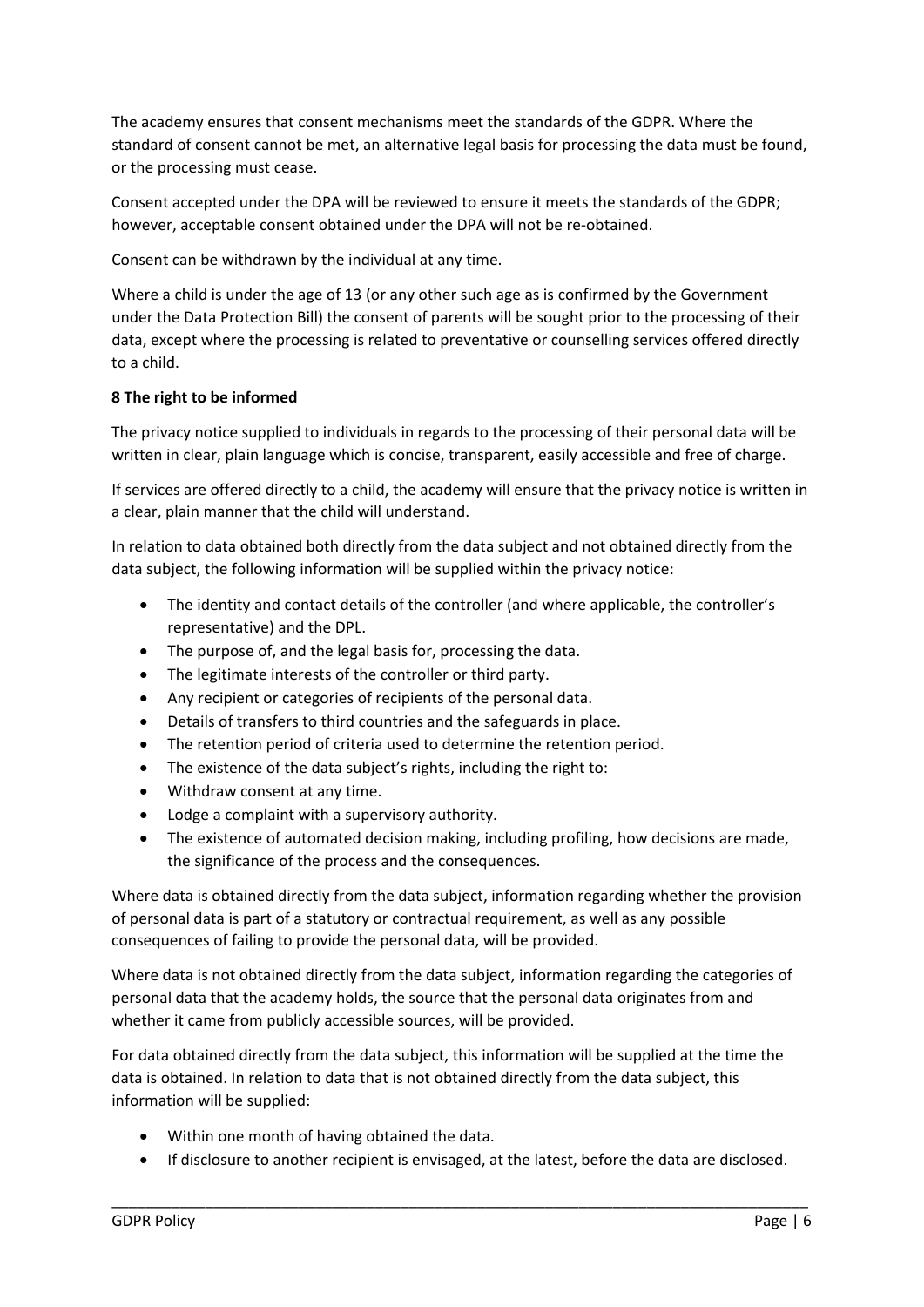If the data are used to communicate with the individual, at the latest, when the first communication takes place.

## **9 The right of access**

Individuals have the right to obtain confirmation that their data is being processed.

Individuals have the right to submit a subject access request (SAR) to gain access to their personal data in order to verify the lawfulness of the processing.

The academy will verify the identity of the person making the request before any information is supplied.

A copy of the information will be supplied to the individual free of charge; however, the academy may impose a 'reasonable fee' to comply with requests for further copies of the same information.

Where a SAR has been made electronically, the information will be provided in a commonly used electronic format.

Where a request is manifestly unfounded, excessive or repetitive, a reasonable fee will be charged.

All fees will be based on the administrative cost of providing the information.

All requests will be responded to without delay and at the latest, within one month of receipt.

In the event of numerous or complex requests, the period of compliance will be extended by a further two months. The individual will be informed of this extension, and will receive an explanation of why the extension is necessary, within one month of the receipt of the request.

Where a request is manifestly unfounded or excessive, the academy holds the right to refuse to respond to the request. The individual will be informed of this decision and the reasoning behind it, as well as their right to complain to the supervisory authority and to a judicial remedy, within one month of the refusal.

In the event that a large quantity of information is being processed about an individual, the academy will ask the individual to specify the information the request is in relation to.

## **10 The right to rectification**

Individuals are entitled to have any inaccurate or incomplete personal data rectified.

Where the personal data in question has been disclosed to third parties, the academy will inform them of the rectification where possible.

Where appropriate, the academy will inform the individual about the third parties that the data has been disclosed to.

Requests for rectification will be responded to within one month; this will be extended by two months where the request for rectification is complex.

Where no action is being taken in response to a request for rectification, the academy will explain the reason for this to the individual, and will inform them of their right to complain to the supervisory authority and to a judicial remedy.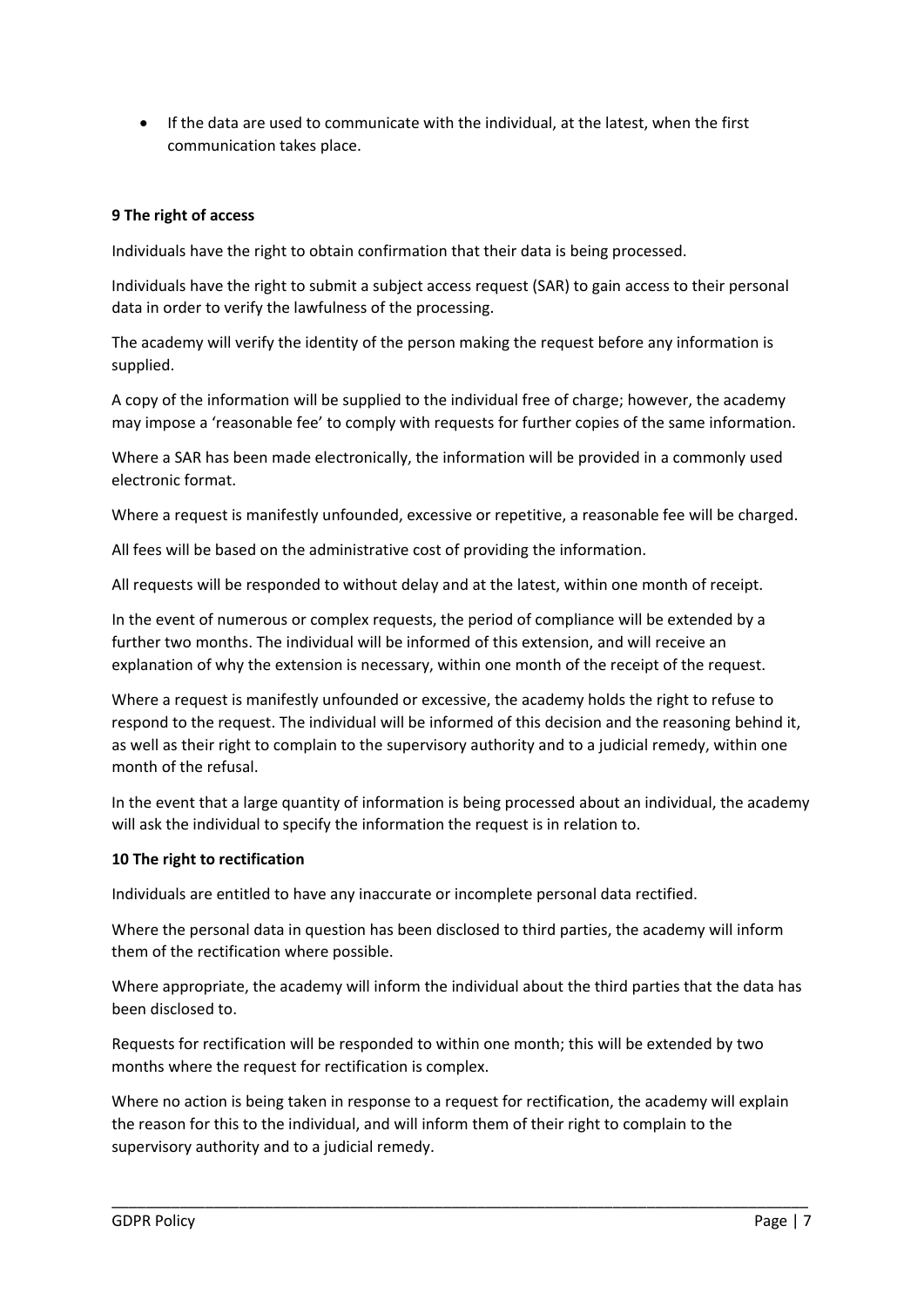## **11 The right to erasure**

Individuals hold the right to request the deletion or removal of personal data where there is no compelling reason for its continued processing.

Individuals have the right to erasure in the following circumstances:

- Where the personal data is no longer necessary in relation to the purpose for which it was originally collected/processed
- When the individual withdraws their consent
- When the individual objects to the processing and there is no overriding legitimate interest for continuing the processing
- The personal data was unlawfully processed
- The personal data is required to be erased in order to comply with a legal obligation
- The personal data is processed in relation to the offer of information society services to a child
- The academy has the right to refuse a request for erasure where the personal data is being processed for the following reasons:
- To exercise the right of freedom of expression and information
- To comply with a legal obligation for the performance of a public interest task or exercise of official authority
- For public health purposes in the public interest
- For archiving purposes in the public interest, scientific research, historical research or statistical purposes
- The exercise or defence of legal claims

As a child may not fully understand the risks involved in the processing of data when consent is obtained, special attention will be given to existing situations where a child has given consent to processing and they later request erasure of the data, regardless of age at the time of the request.

Where personal data has been disclosed to third parties, they will be informed about the erasure of the personal data, unless it is impossible or involves disproportionate effort to do so.

Where personal data has been made public within an online environment, the academy will inform other organisations who process the personal data to erase links to and copies of the personal data in question.

## **12 The right to restrict processing**

Individuals have the right to block or suppress the academy's processing of personal data.

In the event that processing is restricted, the academy will store the personal data, but not further process it, guaranteeing that just enough information about the individual has been retained to ensure that the restriction is respected in future.

The academy will restrict the processing of personal data in the following circumstances:

- Where an individual contests the accuracy of the personal data, processing will be restricted until the academy has verified the accuracy of the data
- Where an individual has objected to the processing and the academy is considering whether their legitimate grounds override those of the individual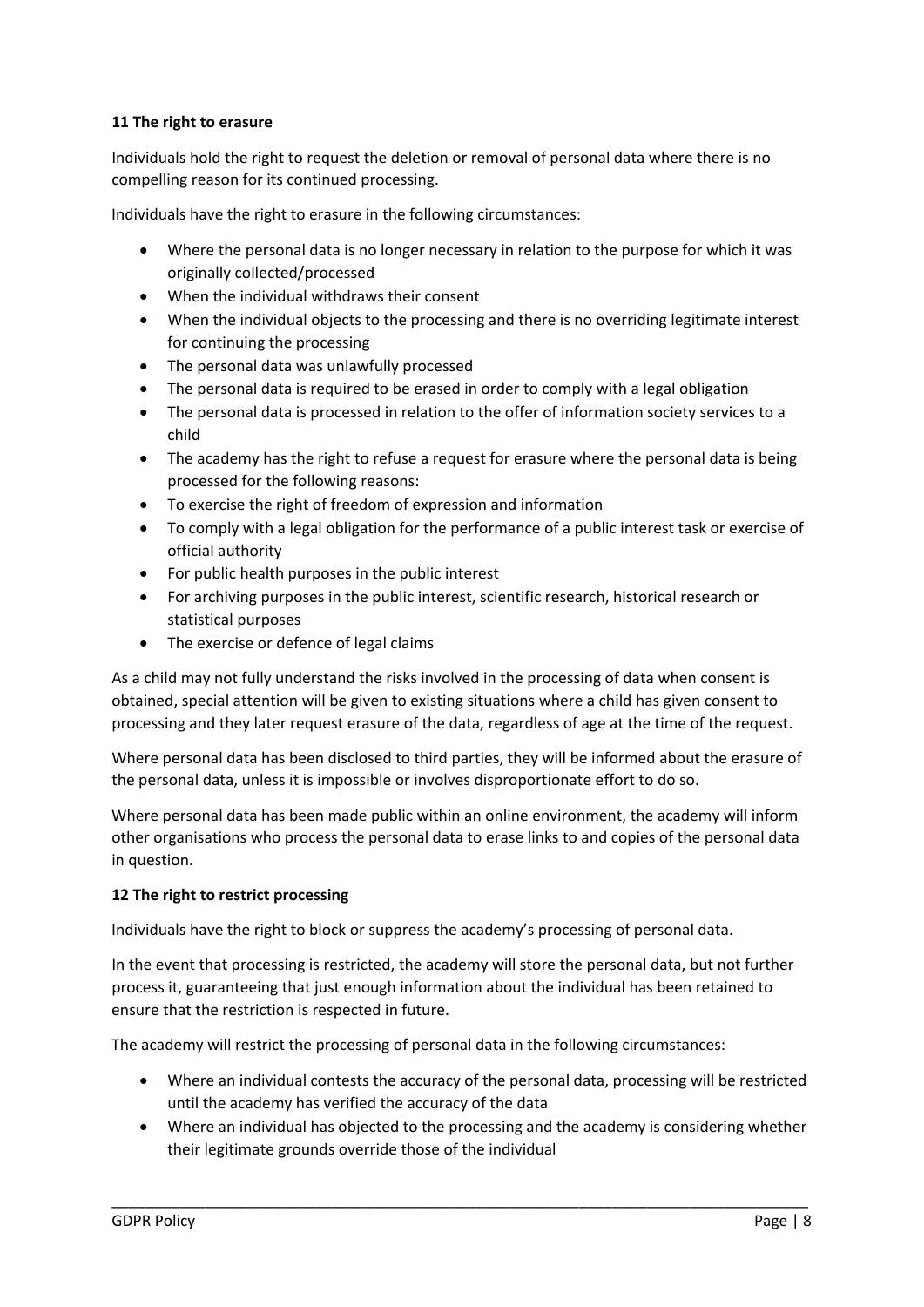- Where processing is unlawful and the individual opposes erasure and requests restriction instead
- Where the academy no longer needs the personal data but the individual requires the data to establish, exercise or defend a legal claim
- If the personal data in question has been disclosed to third parties, the academy will inform them about the restriction on the processing of the personal data, unless it is impossible or involves disproportionate effort to do so.
- The academy will inform individuals when a restriction on processing has been lifted.
- The right to data portability
- Individuals have the right to obtain and reuse their personal data for their own purposes across different services.
- Personal data can be easily moved, copied or transferred from one IT environment to another in a safe and secure manner, without hindrance to usability.

The right to data portability only applies in the following cases:

- To personal data that an individual has provided to a controller
- Where the processing is based on the individual's consent or for the performance of a contract

Personal data will be provided in a structured, commonly used and machine-readable form.

The academy will provide the information free of charge.

Where feasible, data will be transmitted directly to another organisation at the request of the individual.

The academy is not required to adopt or maintain processing systems which are technically compatible with other organisations.

In the event that the personal data concerns more than one individual, the academy will consider whether providing the information would prejudice the rights of any other individual.

The academy will respond to any requests for portability within one month.

Where the request is complex, or a number of requests have been received, the timeframe can be extended by two months, ensuring that the individual is informed of the extension and the reasoning behind it within one month of the receipt of the request.

Where no action is being taken in response to a request, the academy will, without delay and at the latest within one month, explain to the individual the reason for this and will inform them of their right to complain to the supervisory authority and to a judicial remedy.

## **13 The right to object**

The academy will inform individuals of their right to object at the first point of communication, and this information will be outlined in the privacy notice and explicitly brought to the attention of the data subject, ensuring that it is presented clearly and separately from any other information.

Individuals have the right to object to the following:

Processing based on legitimate interests or the performance of a task in the public interest

\_\_\_\_\_\_\_\_\_\_\_\_\_\_\_\_\_\_\_\_\_\_\_\_\_\_\_\_\_\_\_\_\_\_\_\_\_\_\_\_\_\_\_\_\_\_\_\_\_\_\_\_\_\_\_\_\_\_\_\_\_\_\_\_\_\_\_\_\_\_\_\_\_\_\_\_\_\_\_\_\_\_

• Direct marketing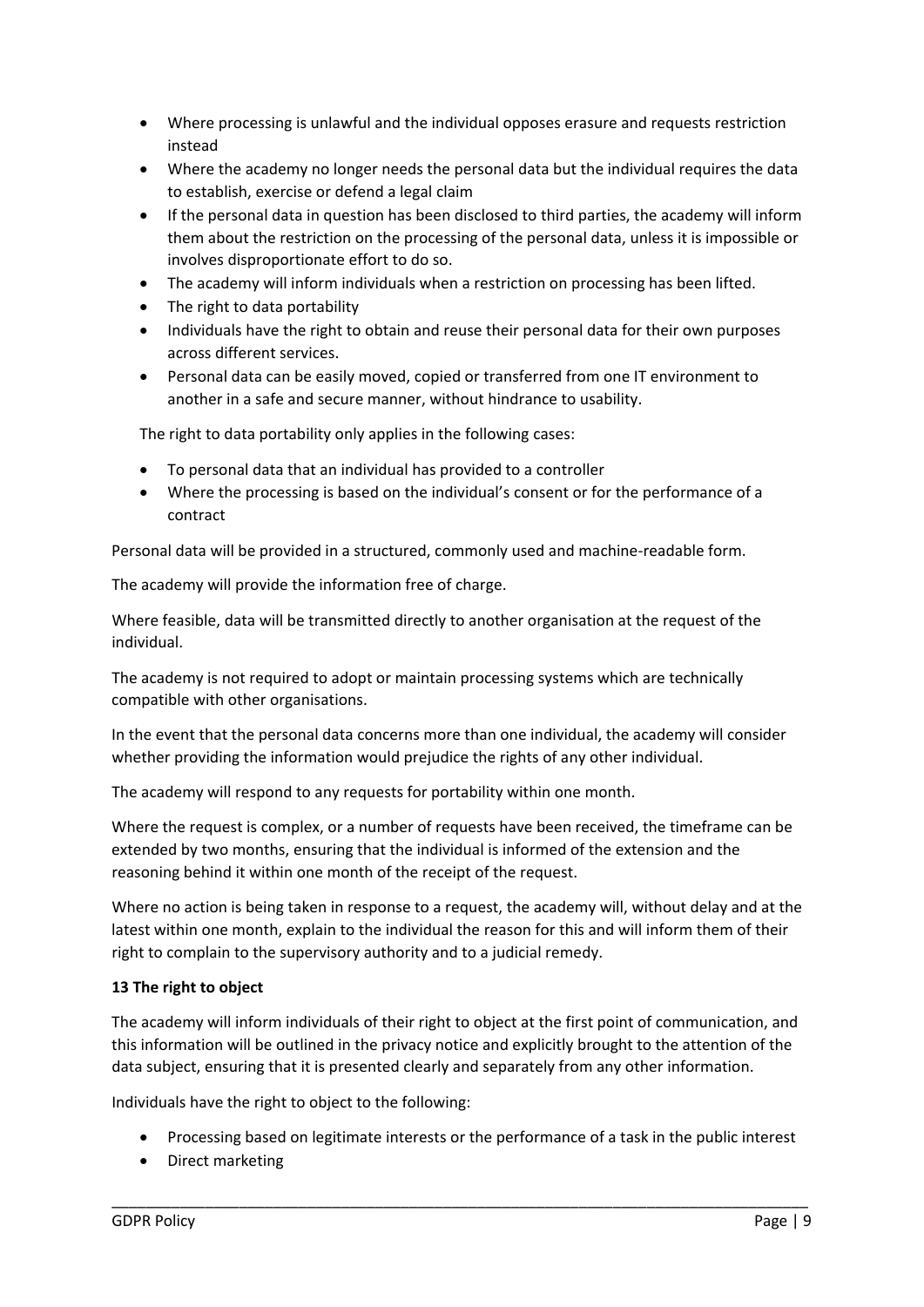- Processing for purposes of scientific or historical research and statistics.
- When processing is carried out by automated means

Where personal data is processed for the performance of a legal task or legitimate interests:

An individual's grounds for objecting must relate to his or her particular situation.

The academy will stop processing the individual's personal data unless the processing is for the establishment, exercise or defence of legal claims, or, where the academy can demonstrate compelling legitimate grounds for the processing, which override the interests, rights and freedoms of the individual.

Where personal data is processed for direct marketing purposes:

- The academy will stop processing personal data for direct marketing purposes as soon as an objection is received.
- The academy cannot refuse an individual's objection regarding data that is being processed for direct marketing purposes.

Where personal data is processed for research purposes:

- The individual must have grounds relating to their particular situation in order to exercise their right to object.
- Where the processing of personal data is necessary for the performance of a public interest task, the academy is not required to comply with an objection to the processing of the data.

Where the processing activity is outlined above, but is carried out online, the academy will offer a method for individuals to object online.

#### **14 Automated decision making and profiling**

Individuals have the right not to be subject to a decision when:

- It is based on automated processing, e.g. profiling.
- It produces a legal effect or a similarly significant effect on the individual.

The academy will take steps to ensure that individuals are able to obtain human intervention, express their point of view, and obtain an explanation of the decision and challenge it.

When automatically processing personal data for profiling purposes, the academy will ensure that the appropriate safeguards are in place, including:

- Ensuring processing is fair and transparent by providing meaningful information about the logic involved, as well as the significance and the predicted impact.
- Using appropriate mathematical or statistical procedures.
- Implementing appropriate technical and organisational measures to enable inaccuracies to be corrected and minimise the risk of errors.
- Securing personal data in a way that is proportionate to the risk to the interests and rights of the individual and prevents discriminatory effects.

Automated decisions must not concern a child or be based on the processing of sensitive data, unless: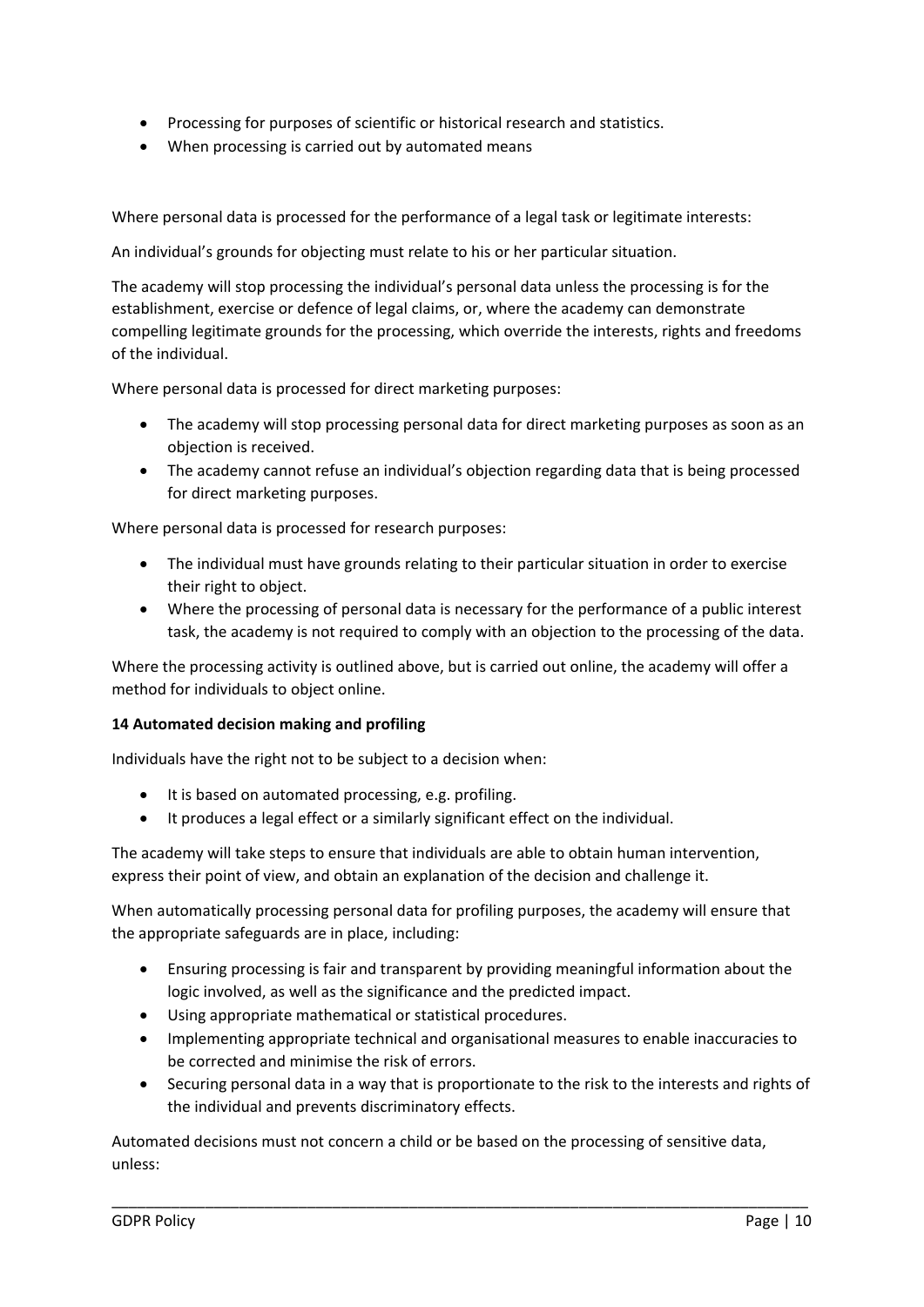- The academy has the explicit consent of the individual.
- The processing is necessary for reasons of substantial public interest on the basis of Union/Member State law.

## **15 Privacy by design and privacy impact assessments**

The academy will act in accordance with the GDPR by adopting a privacy by design approach and implementing technical and organisational measures which demonstrate how the academy has considered and integrated data protection into processing activities.

Data protection impact assessments (DPIAs) will be used to identify the most effective method of complying with the academy's data protection obligations and meeting individuals' expectations of privacy.

DPIAs will allow the academy to identify and resolve problems at an early stage, thus reducing associated costs and preventing damage from being caused to the academy's reputation which might otherwise occur.

A DPIA will be carried out when using new technologies or when the processing is likely to result in a high risk to the rights and freedoms of individuals.

A DPIA will be used for more than one project, where necessary.

High risk processing includes, but is not limited to, the following:

- Systematic and extensive processing activities, such as profiling
- Large scale processing of special categories of data or personal data which is in relation to criminal convictions or offences
- The use of CCTV.

The academy will ensure that all DPIAs include the following information:

- A description of the processing operations and the purposes
- An assessment of the necessity and proportionality of the processing in relation to the purpose
- An outline of the risks to individuals
- The measures implemented in order to address risk

Where a DPIA indicates high risk data processing, the academy will consult the ICO to seek its opinion as to whether the processing operation complies with the GDPR.

#### **16 Data breaches**

The term 'personal data breach' refers to a breach of security which has led to the destruction, loss, alteration, unauthorised disclosure of, or access to, personal data.

The DPL supported by the head teacher will ensure that all staff members are made aware of, and understand, what constitutes a data breach as part of their CPD training.

Where a breach is likely to result in a risk to the rights and freedoms of individuals, the relevant supervisory authority will be informed.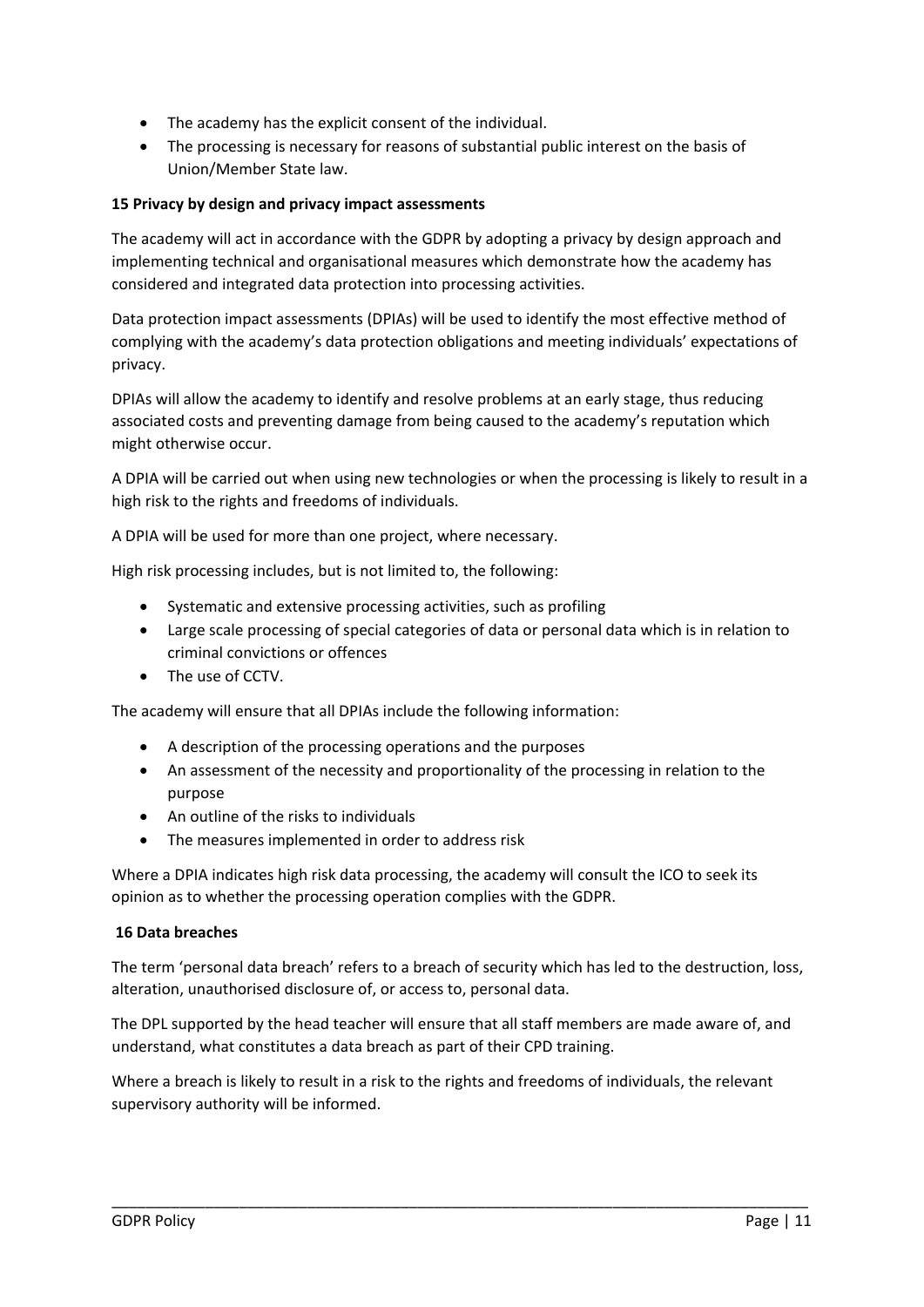All notifiable breaches will be reported to the relevant supervisory authority within 72 hours of the academy becoming aware of it. For administrative purposes this will be done through the Trust's Governance & Policy Manager on behalf of the Trust's Chief Executive Officer.

The risk of the breach having a detrimental effect on the individual, and the need to notify the relevant supervisory authority, will be assessed on a case‐by‐case basis.

In the event that a breach is likely to result in a high risk to the rights and freedoms of an individual, the academy will notify those concerned directly.

A 'high risk' breach means that the threshold for notifying the individual is higher than that for notifying the relevant supervisory authority.

In the event that a breach is sufficiently serious, the public will be notified without undue delay.

Effective and robust breach detection, investigation and internal reporting procedures are in place at the academy, which facilitate decision‐making in relation to whether the relevant supervisory authority or the public need to be notified.

Within a breach notification, the following information will be outlined:

- The nature of the personal data breach, including the categories and approximate number of individuals and records concerned
- The name and contact details of the DPL
- An explanation of the likely consequences of the personal data breach
- A description of the proposed measures to be taken to deal with the personal data breach
- Where appropriate, a description of the measures taken to mitigate any possible adverse effects

Failure to report a breach when required to do so may result in a fine, as well as a fine for the breach itself.

#### **17 Data security**

Confidential paper records will be kept in a locked filing cabinet, drawer or safe, with restricted access.

Confidential paper records will not be left unattended or in clear view anywhere with general access.

Digital data is coded, encrypted or password‐protected, both on a local hard drive and on a network drive that is regularly backed up off‐site.

Where data is saved on removable storage or a portable device, the device will be kept in a locked filing cabinet, drawer or safe when not in use.

Memory sticks will not be used to hold personal information unless they are password‐protected and fully encrypted.

All electronic devices are password‐protected to protect the information on the device in case of theft.

Where possible, the academy enables electronic devices to allow the remote blocking or deletion of data in case of theft.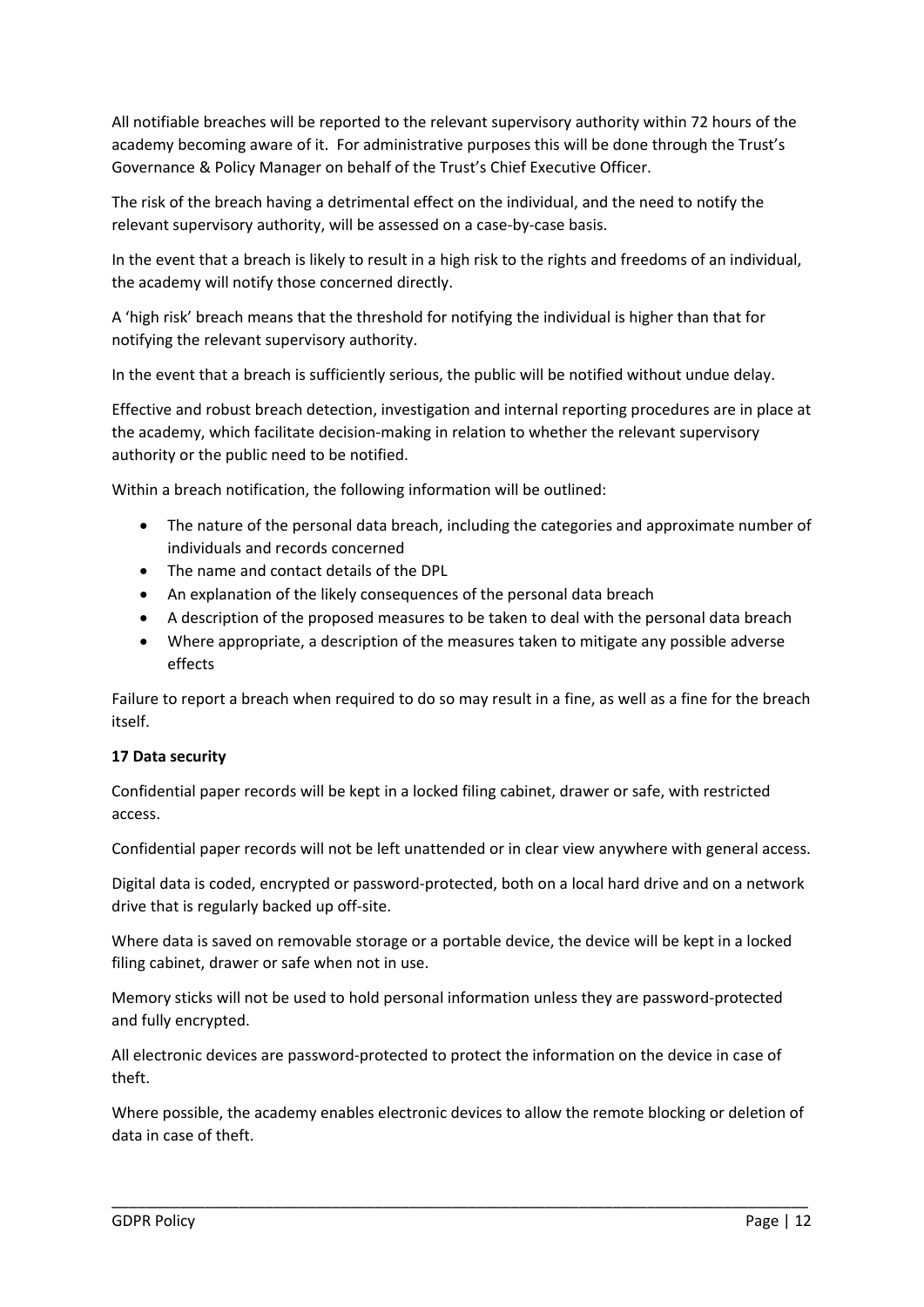Staff and governors will only use their personal laptops or computers for academy purposes if they are password protected.

All necessary members of staff are provided with their own secure login and password, and every computer regularly prompts users to change their password.

Emails containing sensitive or confidential information are password‐protected if there are unsecure servers between the sender and the recipient.

Circular emails to parents are sent blind carbon copy (bcc), so email addresses are not disclosed to other recipients.

When sending confidential information by fax, staff will always check that the recipient is correct before sending.

Where personal information that could be considered private or confidential is taken off the premises, either in electronic or paper format, staff will take extra care to follow the same procedures for security, e.g. keeping devices under lock and key. The person taking the information from the academy premises accepts full responsibility for the security of the data.

Before sharing data, all staff members will ensure:

- They are allowed to share it.
- That adequate security is in place to protect it.
- Who will receive the data has been outlined in a privacy notice.

Under no circumstances are visitors allowed access to confidential or personal information. Visitors to areas of the academy containing sensitive information are supervised at all times.

The physical security of the Trust's buildings and storage systems, and access to them, is reviewed on a termly basis by each academy. If an increased risk in vandalism/burglary/theft is identified, extra measures to secure data storage will be put in place.

The Trust takes its duties under the GDPR seriously and any unauthorised disclosure may result in disciplinary action.

The Trust's Chief Operating Officer and individual academy DPLs and SBMs are responsible for continuity and recovery measures being in place to ensure the security of protected data.

#### **18 Publication of information**

Romero Catholic Academy Trust publishes a publication scheme on its website outlining classes of information that will be made routinely available, including:

- Policies and procedures
- **Minutes of meetings**
- Annual reports
- Financial information

Classes of information specified in the publication scheme are made available quickly and easily on request.

Our Trust's academies will not publish any personal information, including photos, on its website without the permission of the affected individual.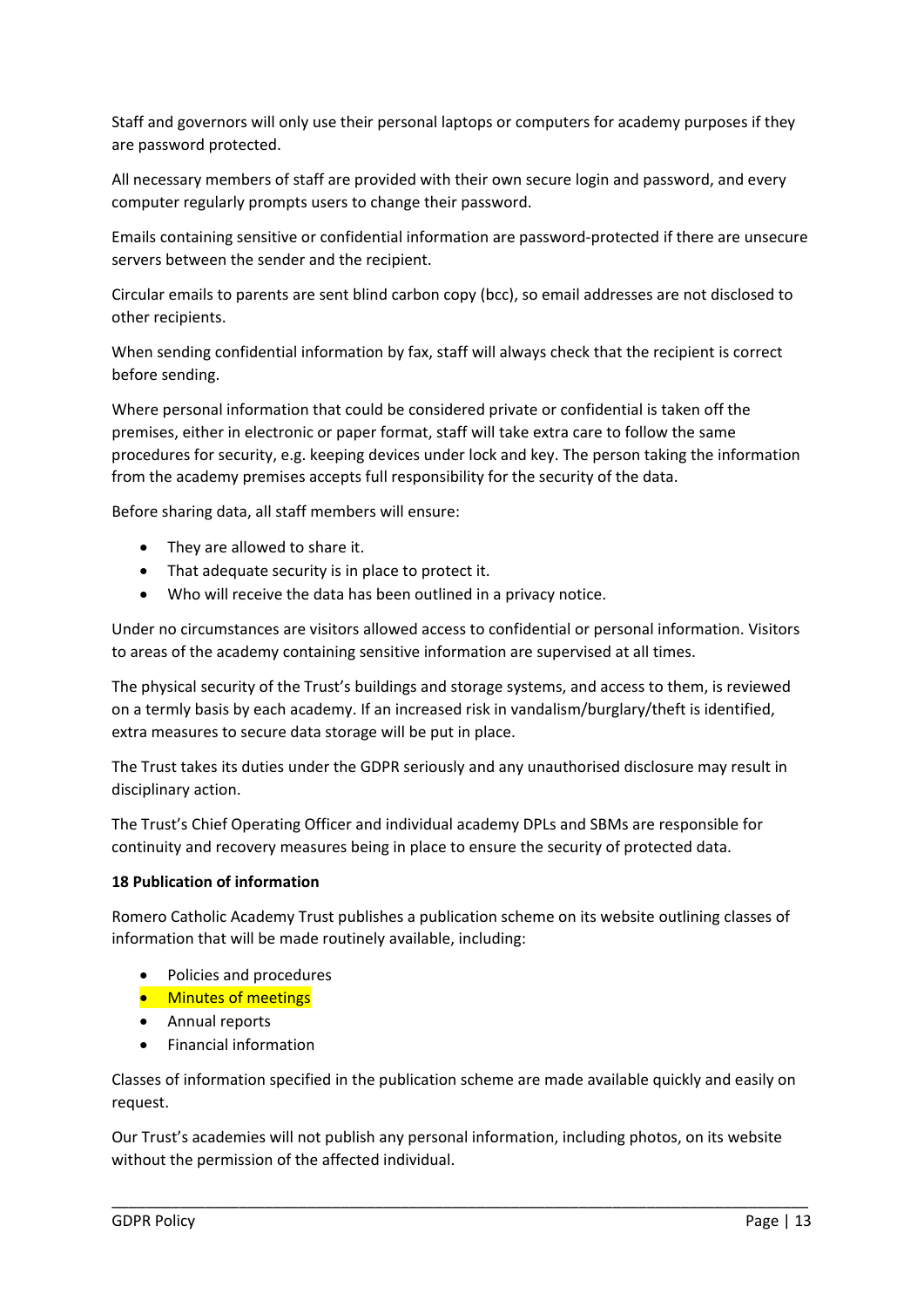When uploading information to the academy website, staff are considerate of any metadata or deletions which could be accessed in documents and images on the site.

#### **19 CCTV and photography**

The academy understands that recording images of identifiable individuals constitutes as processing personal information, so it is done in line with data protection principles.

The academy notifies all pupils, staff and visitors of the purpose for collecting CCTV images via notice boards, letters and email.

Cameras are only placed where they do not intrude on anyone's privacy and are necessary to fulfil their purpose.

All CCTV footage will be kept for 30 days for security purposes; the SBMs/Premises Leads are responsible for keeping the records secure and allowing access.

Each academy will always indicate its intentions for taking photographs of pupils and will retrieve permission before publishing them.

If an academy wishes to use images/video footage of pupils in a publication, such as the academy website, prospectus, or recordings of academy plays, written permission will be sought for the particular usage from the parent of the pupil.

Precautions, as outlined in each school's Photography and Videos at Academy Policy, are taken when publishing photographs of pupils, in print, video or on the academy website.

Images captured by individuals for recreational/personal purposes, and videos made by parents for family use, are exempt from the GDPR.

Data will not be kept for longer than is necessary.

Unrequired data will be deleted as soon as practicable.

Some educational records relating to former pupils or employees of the academy may be kept for an extended period for legal reasons, but also to enable the provision of references or academic transcripts.

Paper documents will be shredded or pulped, and electronic memories scrubbed clean or destroyed, once the data should no longer be retained.

Data retention guidance and periods can be found at Appendix C.

#### **20 DBS data**

All data provided by the DBS will be handled in line with data protection legislation; this includes electronic communication.

Data provided by the DBS will never be duplicated.

Any third parties who access DBS information will be made aware of the data protection legislation, as well as their responsibilities as a data handler.

\_\_\_\_\_\_\_\_\_\_\_\_\_\_\_\_\_\_\_\_\_\_\_\_\_\_\_\_\_\_\_\_\_\_\_\_\_\_\_\_\_\_\_\_\_\_\_\_\_\_\_\_\_\_\_\_\_\_\_\_\_\_\_\_\_\_\_\_\_\_\_\_\_\_\_\_\_\_\_\_\_\_

#### **21 Policy review**